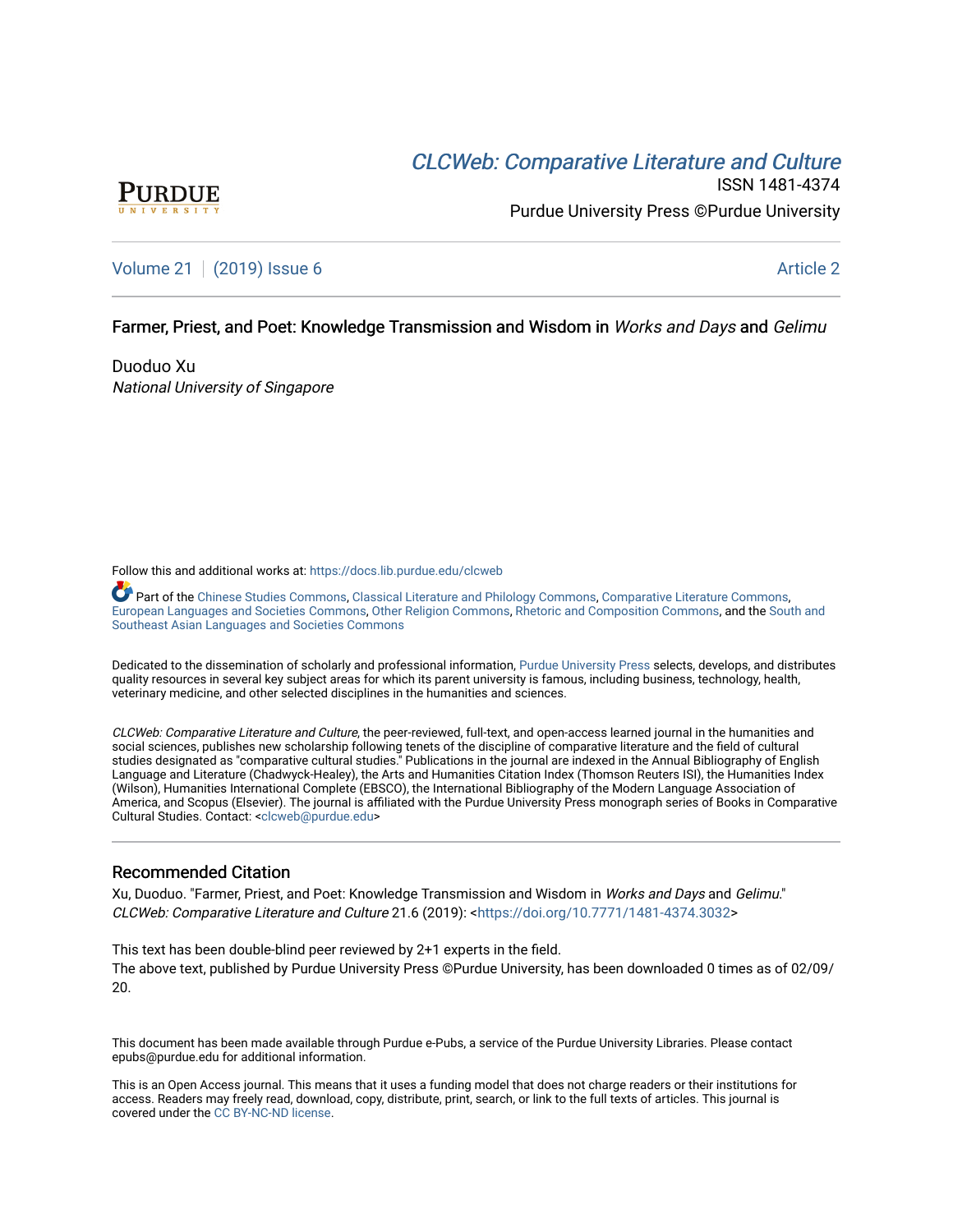**PURDUE** UNIVERSITY PRESS <[http://www.thepress.purdue.edu>](http://www.thepress.purdue.edu/)

# *CLCWeb: Comparative Literature and Culture*

ISSN 1481-4374 [<http://docs.lib.purdue.edu/clcweb>](http://docs.lib.purdue.edu/clcweb) Purdue University Press **©**Purdue University

*CLCWeb: Comparative Literature and Culture*, the peer-reviewed, full-text, and open-access learned journal in the humanities and social sciences, publishes new scholarship following tenets of the discipline of comparative literature and the field of cultural studies designated as "comparative cultural studies." In addition to the publication of articles, the journal publishes review articles of scholarly books and publishes research material in its *Library Series.*  Publications in the journal are indexed in the Annual Bibliography of English Language and Literature (Chadwyck-Healey), the Arts and Humanities Citation Index (Thomson Reuters ISI), the Humanities Index (Wilson), Humanities International Complete (EBSCO), the International Bibliography of the Modern Language Association of America, and Scopus (Elsevier). The journal is affiliated with the Purdue University Press monograph series of Books in Comparative Cultural Studies. Contact: [<clcweb@purdue.edu>](mailto:clcweb@purdue.edu)

### **Volume 21 Issue 6 (September 2019) Article 2 Duoduo Xu,**

**"Farmer, Priest, and Poet: Knowledge Transmission and Wisdom in** *Works and Days* **and**  *Gelimu***"**

<http://docs.lib.purdue.edu/clcweb/vol21/iss6/2>

Contents of *CLCWeb: Comparative Literature and Culture* **21.6 (2019)** [<http://docs.lib.purdue.edu/clcweb/vol21/iss6/>](http://docs.lib.purdue.edu/clcweb/vol21/iss6/)

**Abstract**: This paper aims at a comparison between a classic poem from ancient Greek literature, the *Works and Days* by Hesiod, and ancestral records of hemerology from Daba Culture, entitled *Gelimu*, collected during my fieldwork in South-West China. Both traditions use constellations to mark important dates throughout the year, providing similar instructions on how to deal with daily work in the fields. Moreover, their mnemonic strategies and formulaic verses reflect their origins from oral traditions passed down from generation to generation. Starting from these basic similarities, the author analyzed the roles of Daba priests, the calendars authors, and Hesiod, the poet prophet of ancient Greece. Being the community's singers, the wisest men in primitive agricultural societies, they hand down the gods' knowledge to human beings, the farmers. The gods' world, holding the supreme knowledge and setting up the rules, is reverberated in the image of Nature. The poet, in other words, is the link between the sacred world and the profane world. This original comparative study illustrates deep similarities between these two texts developed in different times and geographical areas. My philological and linguistic analysis highlights, for the first time, the common ideological *milieu* of those two contexts, developed according to oral poetry principles and through the application of formulaic expressions.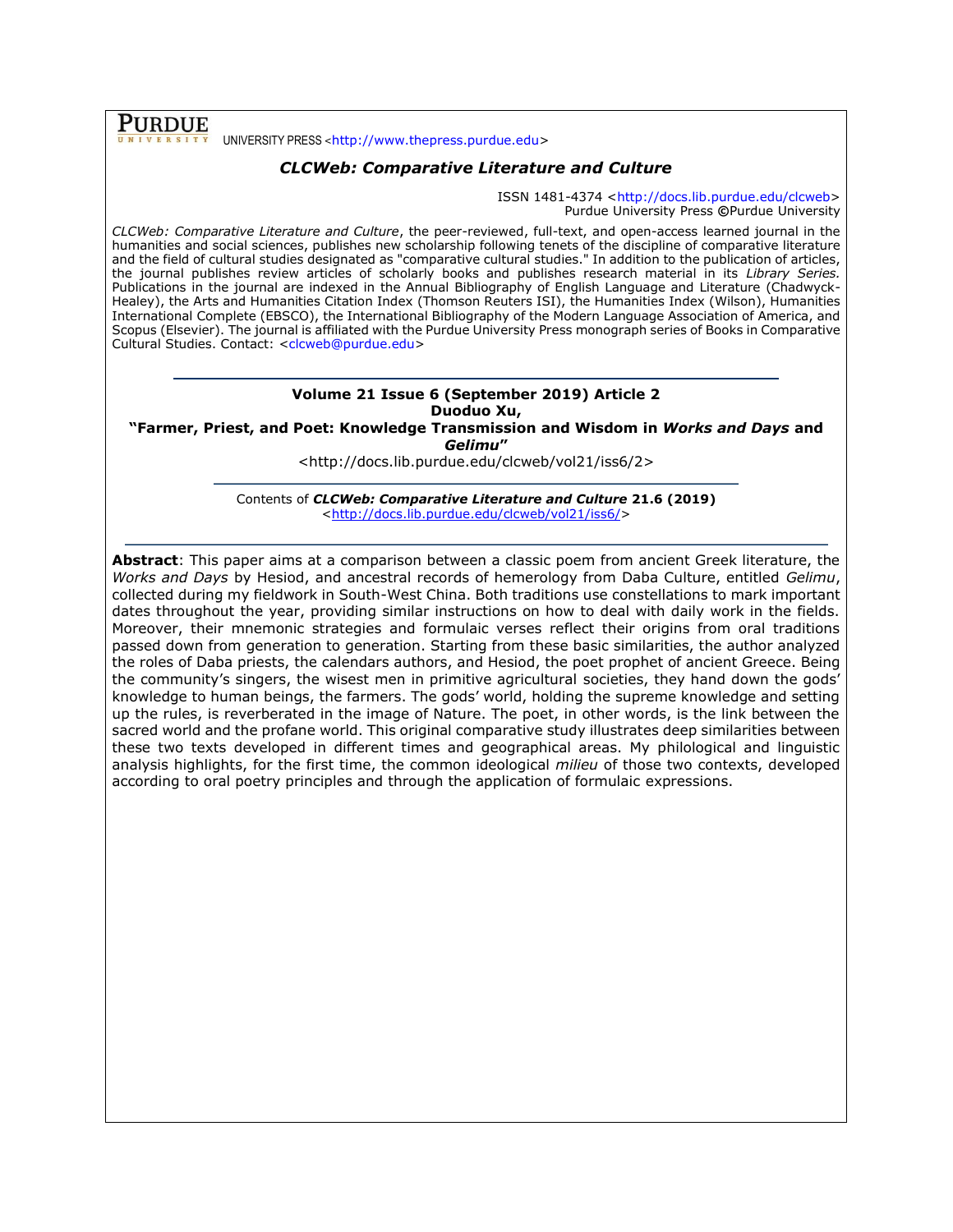#### **Duoduo XU,**

### **Farmer, Priest, and Poet: Knowledge Transmission and Wisdom in** *Works and Days* **and**  *Gelimu*

In many oral traditions all over the world, formulas and themes have been analyzed and recorded. For example, the Turkic folklore (Radloff), the African oral literature (Finnegan,), and the Yugoslavic epics (Lord, *The Singer*). Some ancient classics in written forms also reveal to be oral compositions, like Homeric poems (Parry, *L'Épithète*), Chinese *Shijing* ("The Classic of Poetry"; Wang), and the Old English narrative poem *Beowulf* (Foley). It is possible that these classics of today were originally oral texts. Indeed, the discovery of formulas in Homeric epics has originated Oral-Composition Theory.

In illiterate societies, people hand down their knowledge orally. Since formulaic expressions share similar metric patterns or narrative plots, formulas and themes provide suitable elements for people to memorize and to communicate their history, experience, and wisdom accumulated generation by generation. Formulaic expression is one of the mediums contributing to education other than writing systems. A comparable notion can be the so-called "embodied knowledge." It refers to the skills or habits acquired through the body, highlighting the natural accumulation of knowledge in daily life (Dewey 125; Merleau-Ponty 144; Lakoff & Johnson).

The texts analyzed in this paper are two oral poems: the Daba Hemerology and the *Works and Days* by Hesiod. The content of *Gelimu* of Daba and *Works and Days* by Hesiod can be both classified as hemerologies that describe the suitable moments or the taboos in activities related to peoples' daily lives according to the dates and sometimes the stars. *Gelimu* of Daba, following the lunar calendar, uses 28 lunar mansions to calculate days. Each mansion represents certain divination fortunes related to the daily life and works of Moso People. The section of Hesiod *Works and Days* from line 383 to line 764 is about the knowledge of agriculture and navigation connected to atavistic phenomena. Besides the common sense of how to deal with daily work, prescriptions to instruct people to work hard, and how to behave properly in community, timing of certain works are sometimes connected with the constellations. Despite their diverse cultural backgrounds and visions of the *kosmos*, it is possible to relate these two texts with each other because of their intrinsic nature, being both oral poems focused on wisdom and on the cycles of seasons.

Daba hemerology is recorded in various versions, while the main content describing the 28 lunar mansions remains the same. They are the only written texts of Dabaism discovered so far. Dabaism is the indigenous religion of Moso People. It shares the same origin with Dongbaism, the western branch of Moso People living in Lijiang area, Yunnan Province. The designations of the religion derive from the local words for "priest": "Daba" or "Dongba." Between January 2011 and July 2014, I have conducted several fieldwork trips in Moso villages on the border between Yunnan and Sichuan Provinces. My field works focused on Daba writing, Daba oral tradition, and language documentation of local languages. Thanks to the patient cooperation of Daba priests, I have been able to interpret seven versions of Daba hermerologies. Daba hemerologies are called *Gelimu*, *Gemu*, or *Ge'ermu* according to Daba priests from different villages. These words literally mean "the book to look at the stars" in the local language. More explanations about these texts' variants can be found in Xu ("From Daba" 4). Besides their significance in the history of Daba and Dongba writings, they are the carriers of Moso People's astronomical knowledge and taboos in daily activities related to the lunar mansions. Detailed information about the divination meaning of each lunar mansion in Daba hemerology (taking the version from Wujiao Village for example) is presented in Xu ("Interpretation" 58-66).

The ancient Greek *Works and Days* (Hes. *WD.* hereafter) is an oral poem prescribing to people times and ways to deal with daily works and activities to make their own livings. Hesiod is considered the first identifiable poet in ancient Greece, while Homer can be considered as a name for the group of poets singing / reciting Homeric epics. Since he is chronologically at the border between oral culture and literacy (with the introduction of alphabet in Greece), Hesiod has also been the last poet in oral tradition (Athanassakis xii).

Even though these two oral texts are from distant traditions, the comparison is feasible in various aspects. It is innovative to compare East Asian oral tradition with ancient Greek oral poetry. However, it is not rare that oriental elements are attested in ancient Greek culture. According to West (*East* viii, xxi), some concepts and expressions in Greek texts can be derived from West Asiatic literatures (Akkadian, Ugaritic, Hebrew, Phoenician, Aramaic, Sumerian, Hittite, Egyptian, etc.). The convergence of Greek and Middle East cultures (Egyptian, Iranian, Babylonian, and Hebrew) has also been noticed by other scholars (Burstein; Mairs).

Daba hemerology *Gelimu* and Hes. *WD*. are both oral poems carrying on wisdom about time. They are schemes of daily activities figured out by ancient people based on their observation of the nature.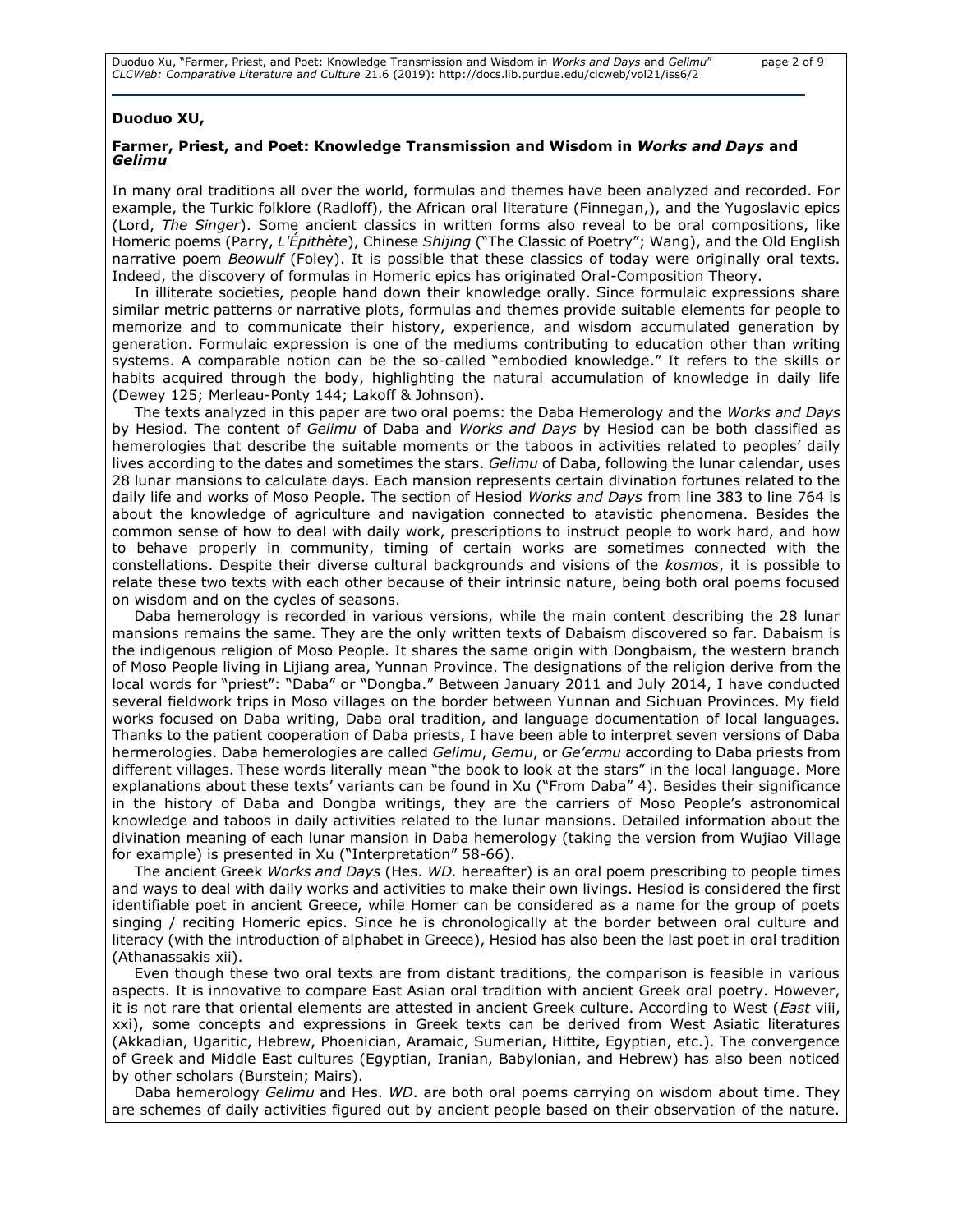Moreover, these two works are both composed according to certain formulaic mechanisms and transmitted around in oral community contexts. In other words, Daba hemerology *Gelimu* and Hes. *WD* share their resemblance in content, form, and mnemonic mechanism. This paper tries to provide a punctual philological and linguistic survey on these two heritage poems from diverse backgrounds. Such comparative study could also further on contribute to generalizing cultural paradigms in broader fields.

At a first glance, it is possible to notice several equivalent stars in both texts. The two traditions show independent ways in naming the stars. The correspondences of Daba / Dongba 28 lunar mansions with those constellations in the surrounding major cultures, including Tibetan, Indian, and Chinese, are discussed in Xu ("A Comparison" 75-8). Whether Hesiod's calendar was lunar or solar still remains a controversial topic (Samuel 428; Fisher 58). Nevertheless, some of the remarkable constellations for agricultural society mentioned by Daba priests and the ancient Greek poet are the same.

Pleiades are one of the common constellations Daba and ancient Greek people used to mark the time. In Daba hemerology, two asterisms are chosen from Pleiades. They are called "the horn of *Kezha*" and "the body of *Kezha*." In the local language, "Kezha" can be the word "sixty" (Li, A Dictionary 119). When Pleiades are on duty, it is not suitable to work in the fields, either to kill or exchange livestock. They are good days for hunting. Since Daba calendar is based on lunar mansions, there are two days in each month under control of Pleiades. According to Hes. *WD.*, Pleiades mark the time to start harvest, and their setting down marks the time to plough:

when the Atlas-born Pleiades rise, start the harvest --- the plowing, when they set. They are concealed for forty nights and days, but when the year has revolved they appear once more, when the iron is being sharpened. This is the rule for the plains, and for those who dwell near the sea and those far from the swelling sea in the valleys and glens, fertile land: sow naked, and plow naked, and harvest naked, if you want to bring in all of Demeter's works in due season, so that each crop may grow for you in its season, lest being in need later you go as a beggar to other people's houses and achieve nothing---just as now you have come to me. ( Hesiod and Most 119)

he tracks of Pleiades provide important references for people dwelling by the sea to avoid storms. English translators annotate that the rising of Pleiades refers to May, while the vanishing of Pleiades happens in November (Athanassakis 96; Hesiod and Most 119, 137). When they are hidden in the fog, all kinds of storms start: "when the Pleiades, fleeing Orion's mighty strength, fall into the murky sea" (Hesiod and Most 137).

In many ancient cultures, Pleiades are used to mark important calendar times (Schaefer 19). In the Greek tradition, Pleiades are interpreted as seven daughters of Atlas. This is similar to the idea reflected in Indian mythology, which shows that the six brightest stars of Pleiades, called *nakshatra Krittika*, are wives of the Great Seers (Harness 11). Tibetan mythology of the Pleiades is the same as Indian culture (Johnson-Groh 12). However, in Dongba culture, the branch sharing the same origin with which Daba culture, they are depicted as six brothers. Li (A Dictionary 7) records the myth: Pleiades were an asterism containing sixty units in all. After having been eaten by "Big Dipper", only six of them retained.

Sirius and Orion are other two constellations described in both Hes. *WD.* and Daba *Gelimu*. According to Hes. *WD*., Sirius is defined as the mark for shorter days and longer nights: "for that is when the star Sirius goes during the day only briefly above the heads of death-nurtured human beings and takes a greater share of the night" (Hesiod and Most 121).

When Sirius and Orion are in the middle of the sky, it is the right time for making wine. The English translator annotated that it is mid-September (Hesiod and Most 137): "when Orion and Sirius come into the middle of the sky, and rosy-fingered Dawn sees Arcturus, then, Perses, pluck off all the grapes and take them home. Set them out in the sun for ten days and ten nights, then cover them up in the shade for five, and on the sixth draw out the gift of much-cheering Dionysus into storage-vessels." (Hesiod and Most 136).

In Daba culture, Sirius is called "[solthalkulphul]". It is one star from the Daba "Three Stars" Constellation, which corresponds to Orion. During the days when the stars/asterisms from the Three Stars Constellation are on duty, it is auspicious to take in instead of giving out stuff. They are days suitable to build up houses and to work in the fields. It is not auspicious to sell sheep.

Hyades from Taurus can also be considered a common asterism in Greek and Daba calendars. The set of Hyades and Orion happens in October, the time to plough, marking the completion of the year: "when the Pleiades and Hyades and the strength of Orion set, that is the time to be mindful of plowing in good season. May the whole year be well-fitting in the earth." (Hesiod and Most 137).

Hyades are an asterism belonging to the constellation Taurus, surrounding the bright star Aldebaran. While Aldebaran is one of the lunar mansions in Daba hemerology. It is called [n̥jæ̃Jhṽ̩] in local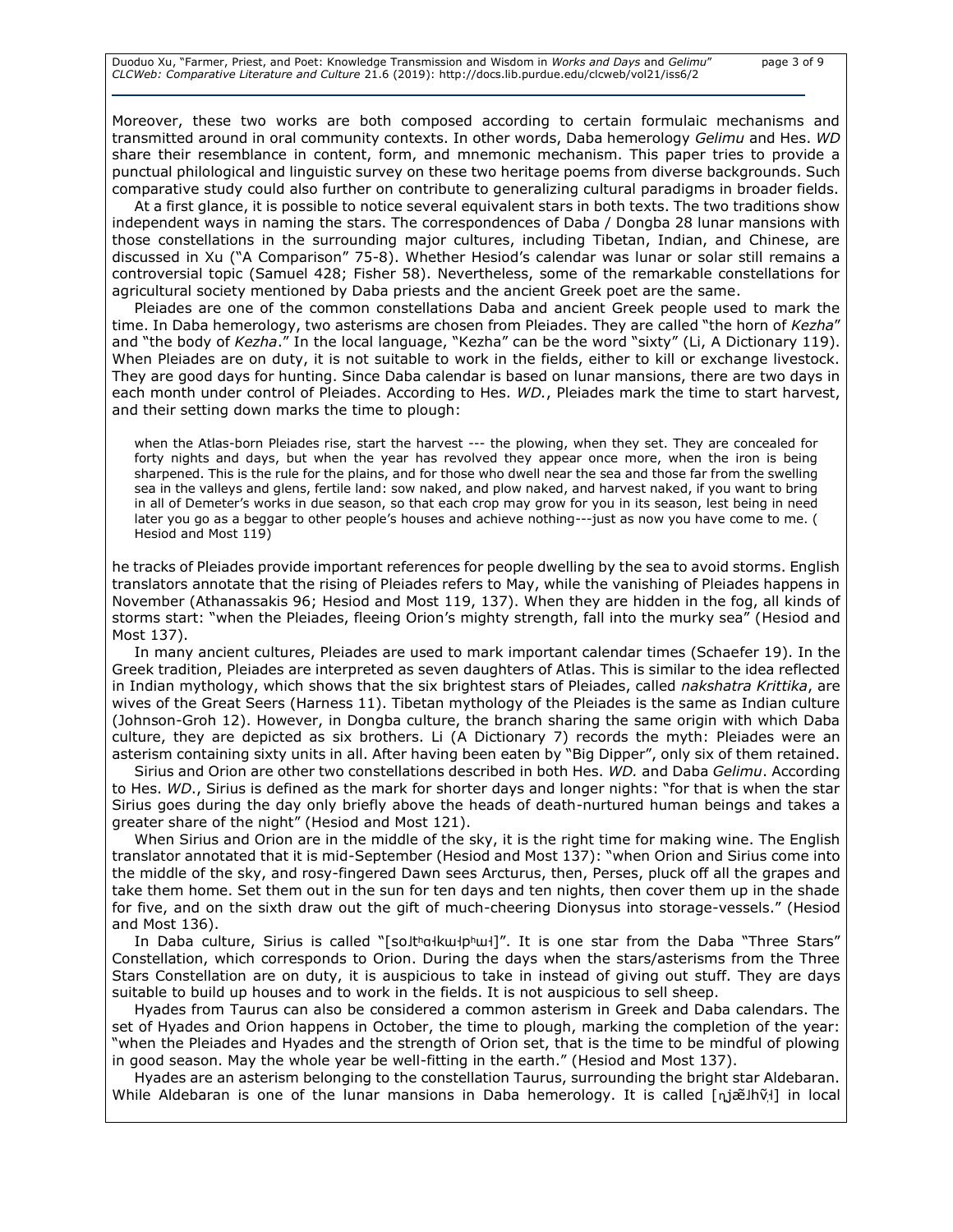language, literally meaning "red eye". The day when the star of "red eye" is on duty is not suitable for going into the mountains. It is a day to avoid fire.

In the three examples above, the locations of the stars mark the time points of seasons in ancient Greek. Conversely, in Daba culture, the lunar mansions relate to the days and gradually lose their astronomical meanings, i.e. the movement of real asterisms. Scholars distinguish these two stages of hemerology as astrology and conventional hemerologies. Astrology turns into conventional hemerologies when astronomical observation is no longer necessary (Liu 54).

Another common content of these two texts lies in their descriptions of divination meanings of the thirty days of a month. In Hes. *WD.*, the thirty days of a Greek month are illustrated from line 765 to line 828. The contents vary from which are the holy days and the propitious days for the birth of children and for marriage, to the appropriate time for business and for farming works (including sowing, planting, strengthening livestock's fold, gelding livestock, training livestock, etc.). In Daba culture, the first for the starting day of a year is specifically established. The following days correspond to the 28 lunar mansions in standardized sequence. Generally, each month has thirty days. However, for some months, the number of days can be modified according to the real moon's movement across the lunar mansions. Each lunar mansion represents certain divination meanings and circulates around the entire year.

The divination meanings of the Greek days and the Daba lunar mansions can seem not immediately understandable to modern science. Indeed, they are regarded as knowledge by gods in the Ancient Greek context ("bear well in mind the days that come from Zeus and point them out according to their portion to the slaves." Hesiod and Most 149; and by the wisest man (literal meaning of "Daba priest", cf. Z. He 1) in the community in Daba *milieu*.

Nevertheless, some underlying connections can be highlighted between the Ancient Greek divination meanings and the lunar mansions in Daba culture. For example, there are certain days assigned to train livestock. The fourteenth day in Greek month is a good day to tame sheep, oxen, shepherd dog, and mules: "on that day place your hand upon sheep and rolling-footed curving-horned oxen and a jaggedtoothed dog and hard-working mules, and tame them." (Hesiod and Most 151). The twenty-seventh day is the best to put yokes on oxen, mules, and horses: "then again, few know that the thrice-ninth day is the best of the month for starting in on a storage-jar and for placing a yoke on the neck of oxen and mules and swift-footed horses" (Hesiod and Most 153). In Daba hemerology, on the day of the star "pheasant" (Beehive Cluster), it is suitable to teach bulls and horses how to work.

Moreover, there are days considered good for working. The eleventh and twelfth in Greek calendar are excellent for shearing sheep and for reaping fruits, as well as for weaving: "both of them are fine, for shearing sheep and for gathering together the gladdening wheat but the twelfth is much better than the eleventh. It is on that day that the high-flying spider spins its webs in the fullness of the day and the canny one gathers together its heap. On that day a woman should raise her loom and set up her work." (Hesiod and Most 149-51. Four days of each Daba month, when the lunar mansions from the Frog Constellation are on duty, are good days for taking care of the crops. Further on, there are good days for building houses or ships.

Furthermore, there are days considered auspicious for some specific building activities. The fourth day of each Greek month is good to start to build narrow ships: "on the fourth begin to build narrow boats." (Hesiod and Most 153). and the seventeenth day is good to cut beams for house and ship building: "on the middle seventh day inspect Demeter's holy grain very well and winnow it on a wellrolled threshing-floor, and the woodcutter should cut boards for a bed-chamber and many planks for a boat, ones which are well fitting for boats." (Hesiod and Most 153. In Daba calendar, the five days when lunar mansions from the Mdzo Constellation are on duty are favorable for building the foundations of the houses and to erect columns.

According to Hes. *WD.*, it is possible to highlight distinct categories of information on Greek society, which are not mentioned in Daba hemerology: 1) verses about navigation / sailing; 2) the arrangement of making wine; 3) tips in managing a good marriage; 4) auspicious dates for birth. Conversely, the exchange of livestock and hunting in Daba hemerology are not emphasized in Greek calendar. Hesiod encourages people to raise their own livestock instead of cherishing the hope to borrow from others: "that is the time to fatten the curving-horned oxen indoors: for it is easy to say, 'Give me a pair of oxen and a cart', but it is also easy to refuse, saying, 'There is already work at hand for my oxen.'" (Hesiod and Most 125).

These differences between the two traditions could derive from the respective agricultural patterns. In Daba society, activities such as navigation are rare, since Moso People live in mountainous areas (around 3,000 meters above sea level). The climate does not allow the growth of grapes for making wine. The local alcohol is barley wine, which depends on crop harvest and is not an independent product. Moreover, Moso people have maintained a matrilineal society pattern. Their marriage is called "walking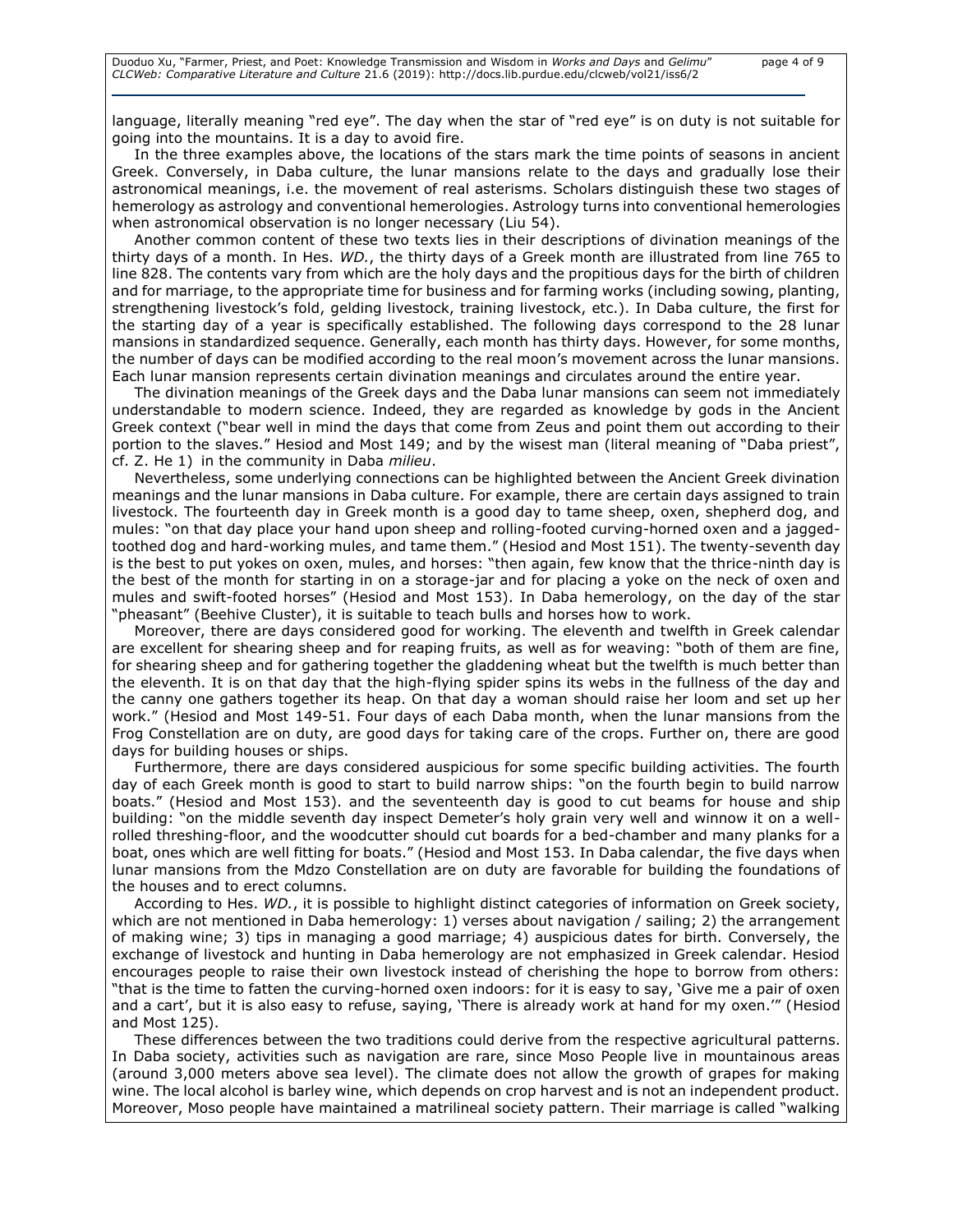marriage." The man goes to visit his spouse during the night. During the day, people live with their mothers and their mothers' relatives. In such matrilineal context, the concept of private property is less emphasized. The days for the birth of children could represent a way of praying for the safety of the children in Greek culture (cf. Gallant 20-21). In Daba tradition, a kind of primitive religion believing in animism, all sorts of illnesses are considered invasions of ghosts. Daba priests try to safeguard or to heal the children and pregnant women by chanting specific classics and conducting related rituals to expel the ghosts.

The mnemonic strategies of the two communities attested in these two texts are different. In Daba hemerology, the 28 lunar mansions are used in a circular way. The luck of each day of the month is different; it corresponds to the lunar mansion on that day. The lunar mansions are classified into several groups according to their designations. The lunar mansion groups could be the equivalent of constellations, and each lunar mansion represents a part of the figure (usually an animal) the constellation is imagined to be.

In Hes. *WD.*, the thirty days are divided into three decadal groups: the first ten days (first decade), the second ten days (second decade), and the third ten days (third decade). The days with the same internal numbers in each three groups of decades sometimes are explained together. For example, from line 794 to line 801 and from line 819 to 821, the appropriate activities of every tenth day and of every fourth day of the month are described. Moreover, when the poet is talking about the fourteenth day ("the middle fourth"), he also talks about the fourth day and the twenty-fourth day:

The tenth is fine for a man to be born, for a maiden the middle fourth: on that day place your hand upon sheep and rolling-footed curving-horned oxen and a jagged-toothed dog and hard-working mules, and tame them. Bear in mind to avoid the fourth day, both of the waning month and of the beginning one, spiritdevouring pains: this is a particularly authorized day. On the fourth day of the month lead a wife to your house, after you have distinguished the bird-omens that are the best for this kind of work. (Hesiod and Most 151)

The grouping of days analyzed above can be considered "themes" ("a subject unit, a group of ideas, regularly employed by a singer", cf. Lord, "Homer" 440) in Oral Composition Theory. Correspondingly, mnemonic strategies are also realized through the phrases, i.e. "formulas" ("a group of words which is regularly employed under the same metrical conditions to express a given essential idea," cf. Parry, "Studies" 80). Formulaic expressions in the two hemerologies are different from the classical definition codified by Parry in the Homeric epics context. However, analyzing their language and versification, they are not divergent from the metric tradition. It is possible to highlight "parallels of sound" (Edwards, Chapter 6 *passim*), or "analogical constructions" (Beall 3), as well as expressions in identical meters that are considered the traces of epic compositions.

In Daba context, formulas constitute the whole knowledge-system. Most of Daba / Dongba scriptures, as typical oral compositions, are long rhythmic poems. They are chanted in rituals to worship the natural gods or the ancestors, to expel ghosts, etc. Daba hemerology, being the classic used for the fortune of day's divination, shows to be a specific category among all the Dabaism texts. It is composed in a concise prosaic style. However, formulaic expressions are spread all through the lines in to explain, as soothsayers, the meanings behind each lunar mansion. For example, some fixed quadrisyllabic expressions repeatedly appearing, as [gv|pholbaJphol] "to sow crop seeds," [khv|sælɕiJdil] "to pull dog, to spread fish net," and [ʔæłtsołmʌln̥i]] "what is not," have this specific function. The first one is used to talk about the work in the field, the second one is a stereotyped phrase expressing the action "to hunt", while the third one means "whatever."

Moreover, the sentence structures are simple and stable. A sentence frame recurrently used is: "animal" + [tɕʰi˧] "to sell" + [mʌ˧dʑʌ˩] "not good", [lɛ˧χwɑ˧] "to buy" + [mʌ˧dʑʌ˩] "not good." It means that on a specific day it is not good to exchange a certain kind of livestock. When some lunar mansions are on duty, in order to emphasize the concept that it is not good to do anything with a specific livestock linked to a specific lunar mansion, three parallel phrases are used in sequence: "animal" + [tɕʰiɬ] "to sell" + [mʌɬdʑʌ]] "not good," [qʰol] "to kill" + [mʌɬdʑʌ]] "not good," [χwɑɬ] "to buy," [mʌɬdʑʌ]] "not good."

Formulas and rhythm are significant mnemonic devices to oral societies. Their regularity allows people to memorize and to retell the same information. This kind of regularity can have deep connection to psychological status and physical construction of human being. Jousse (27-9) named these deep connections as anthropological laws: "Le rythmo-mimisme," "Le bilatéralisme," and "Le formulisme." The three terms reveal man as an imitator of rhythm, whose expressions can only be in accordance with his physical structure, and who tends to create habits to ensure immediate replay (Sienaert 96-7).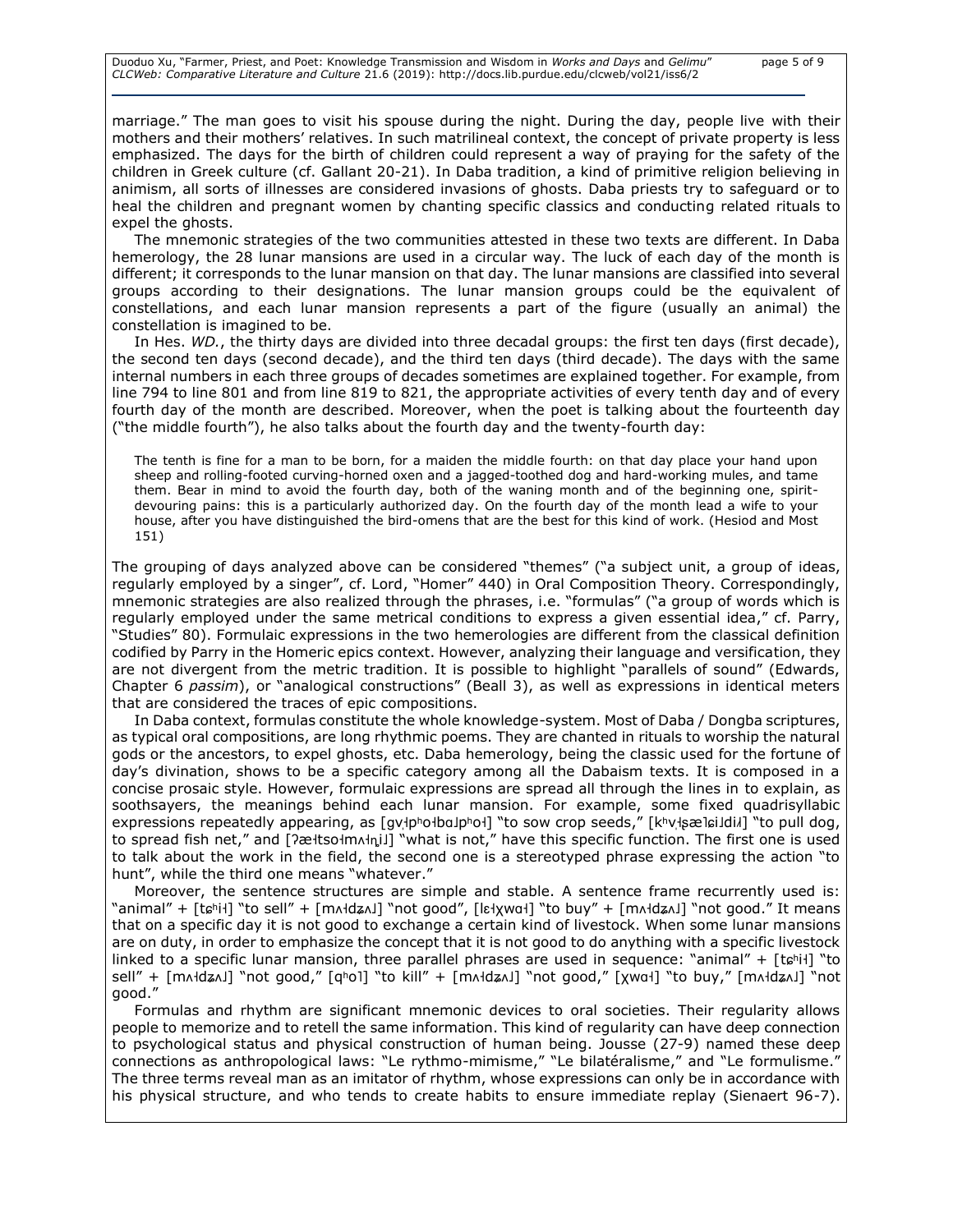Moreover, people can expand their knowledge repertoire by adding verses following a similar format. According to Solmsen (305-6), behind the composition of those verses (ll. 794-801, ll. 819-21), it is possible to consider Hesiod as the name hiding different poets involved in the making of this part of the poem.

According to the empiricist school of thought, knowledge derives from experience. Following this point of view, Hesiod's poem and Daba hemerology can be regarded as verbal summaries of information from all kinds of sources. West (*Hesiod* xvi-xvii) has highlighted the influence of oriental literature on Hesiod's works adding a comparison with the Sumerian, Babylonian, Hebrew, and Egyptian traditions, and the ancient Greek sapiential wisdom findable as a pattern in the Hesiod poem.

However, the two types of hemerologies analyzed in this paper suggest that people believed that this kind of knowledge comes from the gods. In the beginning of Hes. *WD.*, Hesiod acknowledged the wisdom of Zeus's times. The father of the gods oversees the days and time: "These are the days that come from counselor Zeus" (Hesiod and Most 149. Human beings are considered as entities created by the Olympian Gods (Hes. *WD*. ll. 110-69). The decline of humans, delineated through the succession of metal ages, is part of the interpretation process of human origins through the myth (Clay 81). This legend, shaped in verses by the poet and shared by ancient Greek people, reflects the ancestral search for equilibrium between mankind and the Nature. In Daba context, according to the Dongba Scripture *Origin of Moso Divination*, Daba and Dongba priests' knowledge, including the rhythmic classics, the divination classic, and the manner to host guests, was bestowed by a goddess called "Pozisamei," living in the Heaven's Palace (Li, Translations 95; Fu 45).

This knowledge could also be called "wisdom." Allen (88) defines it "witch-wisdom" with a specific reference to those contexts. The connection of works and activities with constellations could have scientific evidence. For example, the constellations can mark important times for seasons. Additionally, the solstices in winter and summer have to be mentioned: "if you plow the divine earth first at the winter solstice, you will harvest sitting down, covered in dust, grasping only a little with your hand and tying it together in opposite directions, not at all pleased, and you will carry it off in a basket; few will admire you." (Hesiod and Most 127). Being two critical points in time, they are widely mentioned in ancient civilizations. It is natural to think, in this context, to the stony observatory of Machu Picchu, the monumental Inca's remains in Peru, built around 600 years ago. The usage of constellations also expresses the metaphor according to which the knowledge transmitted by the poems is from the sky, something beyond and superior to the human world, i.e. the gods.

These gods can be interpreted as the gods of the respective *pantheons*, ancient Greek and Daba, but also as Nature itself, in a sort of immanent vision of the transcendent that pervades and enters the contingent (*deus sive natura*, as a paraphrasis of what Spinoza said in *Ethics*). Dabaism and Dongbaism are primitive animistic believes, worshipping nature and the anthropomorphism of the gods of nature (Z. He 27). The names of gods in *Hesiod* are just names, while the Nature as a transcendent image (*gestalt*) of itself and as the territory of men's work is the only absolute deity. The transcendent Nature becomes a physical entity imbued with divinity and is, sometimes, interpreted through the cycle of the seasons and the Earth's rhythms (Slatkin, *Measuring Authority* 28).

According to this perspective, the transcendent gods foreshadowed in the immanent Nature have established the rhythms of nature and the rules of behaviors for human beings. Morality and social order (the *kosmos*) are symbolized by the farming activities, involving a mutual relationship between the humans and the Nature (Slatkin 29). Nelson and Grene (59-81) interpreted farming, in *Hesiod*, as a metaphoric way to describe hardship. Hardship, in its turn, is considered a kind of rule / law through which human beings could earn their goods working in equilibrium within nature. Nature can also be interior. Brown (313) has pointed out the Hesiod's simple and dialectical sentiment telling people to treat neighbors well, so that in the future they can be reliable when you fall into need. The scholar called it "the law of human nature."

Despite the superficial difference in organizing the poem and the contents, the roles of the singers, Daba priests and Greek poet, share similarities in their deep cultural meanings. Even if traditional and empiric knowledge could be accumulated according to the experience in daily work, this kind of atavistic wisdom could be considered a sort of gift or background given by the god(s). This knowledge, apparently belonging to the human sphere, is originally not human at all. It comes from gods, the gods of nature, and, ultimately from the Nature itself, immanent representation of gods' transcendence. As Eliade pointed out, the sacred knowledge originates from the absolute Truth in primordial time.

People cannot know those rules (that are traditional laws from the transcendent sphere) without the work of an intermediary: the poet. This poet is Hesiod in the case of ancient Greek farmers, and the singer-priest in the case of Moso people. This parallel has been metaphorically explained by the same poet in his *Theogony*. In that poem, at line 38, the Muses sing to Zeus the past, the present, and the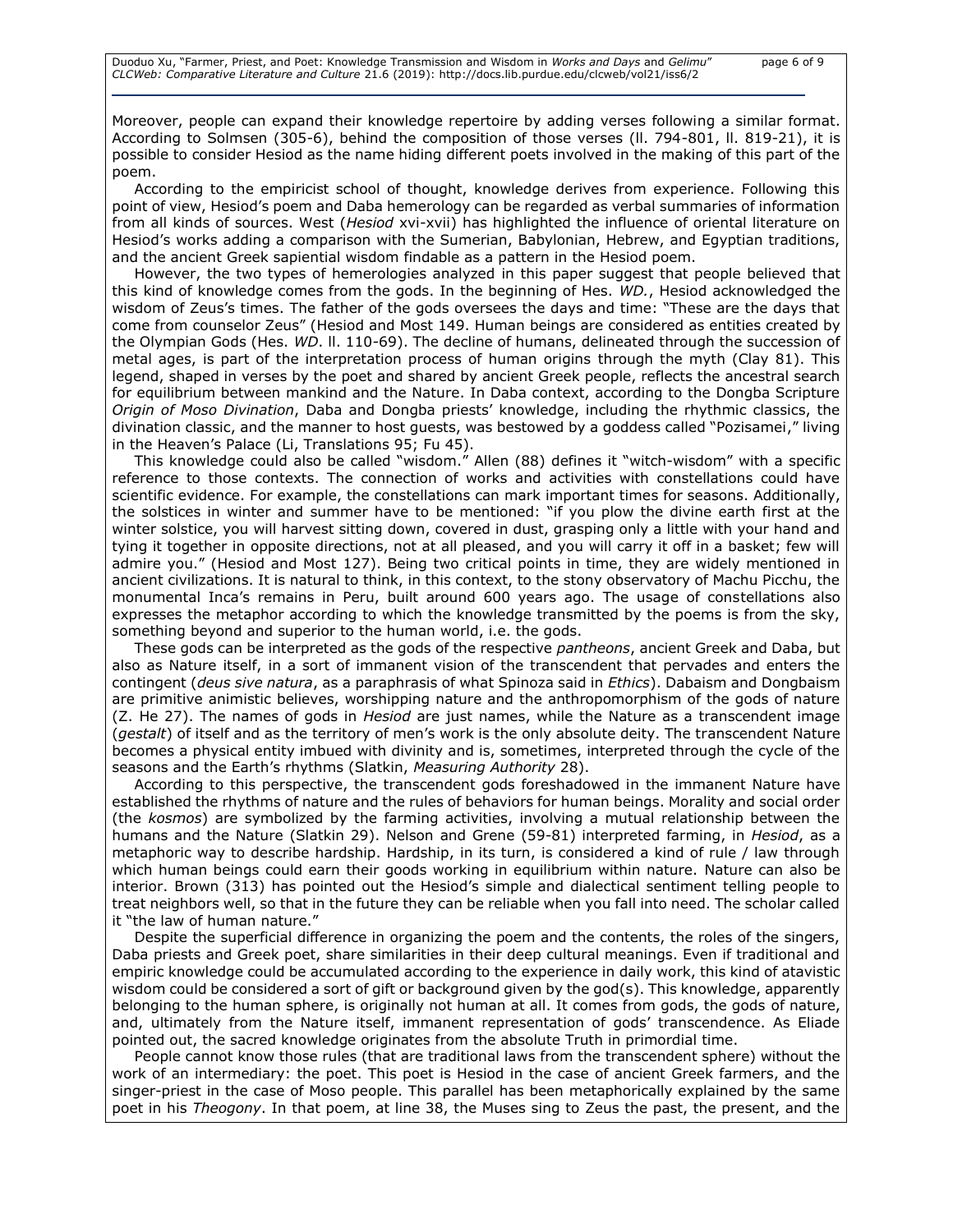future. This episode illustrates the origins of the all-embracing knowledge of the father of gods. In the same poem, the Muses reveal the same mysteries also to Hesiod. The poet is, therefore, linked to Zeus in sharing this universal knowledge (Hes. *Th*. 31-32; Bussanich 212; Arrighetti).

Hence, the poet / priest is like a prophet. He bears the words of gods to the human context. And he gives people the rules necessary to live in harmony with nature and to be fed by the nature itself through the everyday work developed according to proper actions. In other words, knowledge (wisdom) exists before the poet, but without the poet it cannot be passed down to the farmers. This knowledge is handed down from generation to generation, but the system could not work without the presence of the poet / priest of the community, the collector and bearer of the ancient sapiential knowledge coming from gods. *Daba* is the shaman connecting the human beings with the gods, the singer providing humans with transcendent words from the divine wisdom. When Daba priests are performing rituals, they are believed to be on the border of the white and black worlds, metaphoric expression representing the frontier between the human sphere and the spiritual level (Li, Translations 121).

Such intermediate passage of knowledge needing an interlocutor acting between the sacred and the profane is comparable to "liminality" in anthropology. Van Gennep (20) distinguished the three phases in rites of passage: préliminaires (preliminal), liminaires (liminal), and postiliminaires (postliminal). Turner extended the notion "liminal phase" to a more generic concept, "in-between status." Therefore, all kinds of rituals that associate with social transitions can be interpreted through this perspective. Among these situations, Turner analyzed the communication of the *sacra* as the vital issue. The instructions given by *sacra*, chanted through formulas, fall into the same type of text as Hes. *WD.* and Daba hemerology.

The poet is the ring linking the divine knowledge to the life of people, connecting the transcendent world with human beings. The poet is trustable because he is the depositary of the true knowledge. For this reason, he is the guarantor of it, as well as its dispenser. The poet is a singer, but also necessarily a priest and a prophet. Without the poet, the law of Nature would not be shown to human beings; the farmers would not be able to trust the words of gods and to follow them, respecting the nature and the movements of the constellations.

In this paper, I have compared two ancient hemerologies from two different traditions: Dabaism in South-West China and Ancient Greek in Hesiod's poem (Hes. *WD*. ll 383-828). The contents of the two calendars are both focused on human activities, especially the farming works typical of agricultural societies. Even if these two traditions are far from each other both in geographical and chronological contexts, several activities and taboos coincide with each other, reflecting common customs between the two cultural communities.

The empirical knowledge accumulated in both traditions relates to the constellations, including several same asterisms chosen for marking time. Such kind of "coincidence" between geographically incompatible traditions is also called "cultural manifold" in Lloyd and Sivin (xi-xii). The constellations in ancient Greek are symbols marking the seasons or certain times. Conversely, the lunar mansions in Daba / Dongba culture have been given conventional divination meanings, which indicates the astronomical observations are not necessary. The two types of relationships between asterisms and divinations represent the transition of astrology to conventional hemerology.

The classifications of dates are attested in both traditions. In Hes. *WD.*, the thirty days of each month are divided into three ten-days. The divination meanings of the same day in each decadal unit are paralleled or connected. In Daba *Gelimu*, the lunar mansions named after a same animal, the local constellation, are explained as a group. Merging the explanations of similar days can be interpreted as an economic approach for memorization.

The surprising similarities in the content and the mnemonic strategies between these two farmingpoetries inspired me in this comparative reasoning on the poets' role in linking human beings to the gods and/or to the Nature. In the perspective of Oral Composition Theory, the divination meanings of the days correspond to themes, while the specific phrases appear to be formulas. The hemerologies bear ancient sapiential knowledge accumulated from experience and wisdom struggling in the nature. Nature is intended as the space of an immanent deity or as the territory of transcendent gods. And the knowledge of gods has its solemn expression in the law of Nature. Therefore, formulas and themes in these farming-poetries are not only instruments useful to memorize and hand down the prescriptions provided by gods, but an indispensable part of the rhythm of the law, the law of Nature. Formulaic verses expressing that knowledge are in themselves the meaning of Nature's rule and explain how to deal with Nature and with the physical world. Through the words and verses, knowledge and wisdom of the gods come from a superior world to this world.

The law from the transcendent world prescribes the respect for the contingent world and for the timing established by gods. The respect for this sacred gift from gods can be interpreted as the effort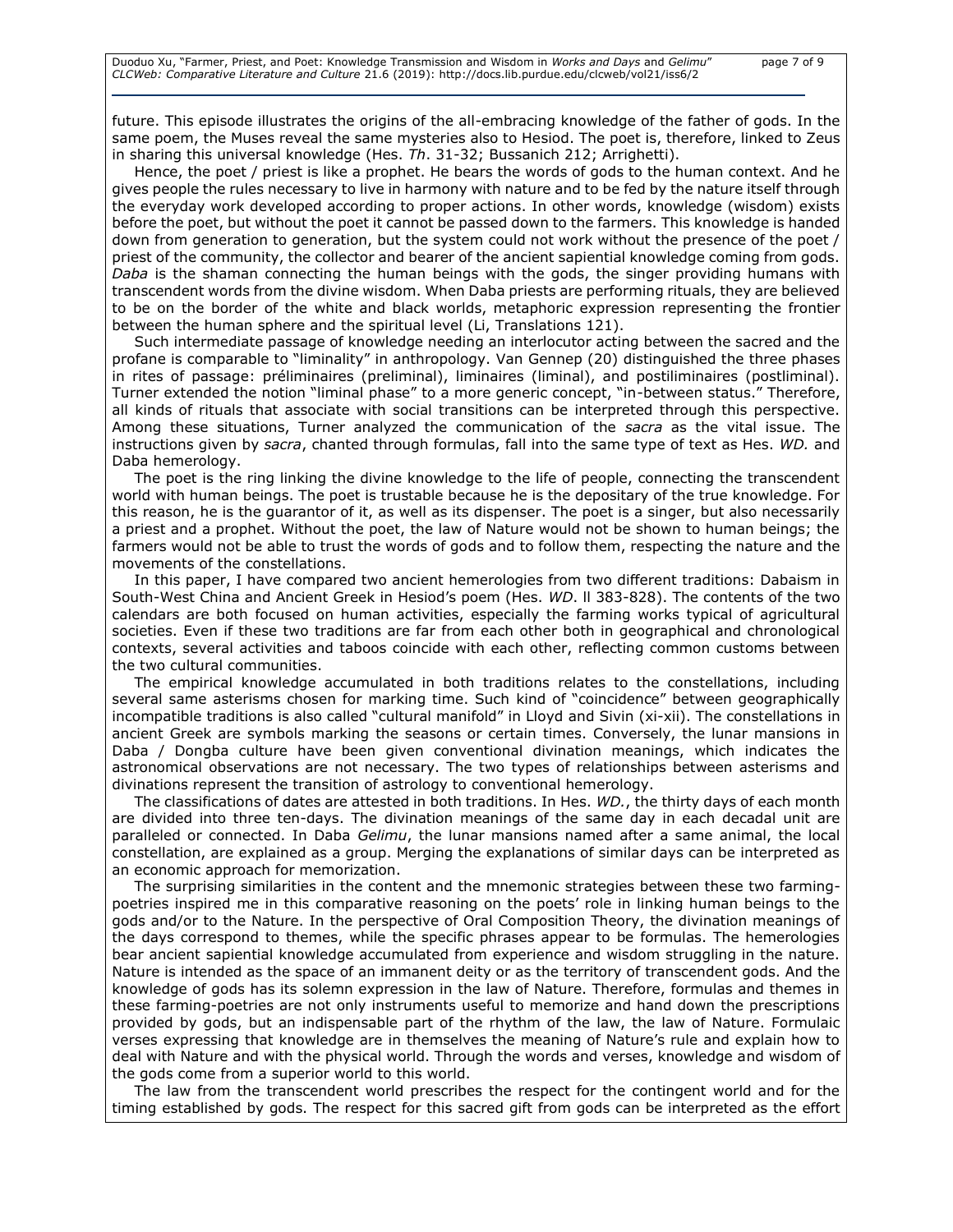Duoduo Xu, "Farmer, Priest, and Poet: Knowledge Transmission and Wisdom in *Works and Days* and *Gelimu*" page 8 of 9 *CLCWeb: Comparative Literature and Culture* 21.6 (2019): http://docs.lib.purdue.edu/clcweb/vol21/iss6/2

of men to work in harmony with nature: following the cycles of seasons and the movements of constellations, becoming adepts of a sapiential knowledge affecting their everyday life and accompanying them throughout the years, month by month, day by day. People's respect for the gods, therefore, is configured as the respect for Nature.In this passage of knowledge, the poet/singer acts as the interlocutor transmitting the sacred knowledge to the profane world. The poet, the singer, the priest, the prophet, is the liminal phase, the guarantor of the harmony of the world, through his words/formulas the *kosmos* (supreme order) is preserved and made stable.

It is touching and significant to see, through the comparison developed in this paper, the spiritual efforts of people, in Ancient Greece and in Daba contexts, to work in their fields according to established rules. Those Nature's laws were and are universally recognized as good and valuable, since they work. Above all, they were and are universally believed to be gods' words and, therefore, sacred. They come from the poet, who bears them from the gods. The poet is the community's singer and, at the same time, its priest and its prophet.

The everyday effort to change the landscape to make it more human, in the respect of the rhythms of seasons and of the orientation of constellations, gives the perspective of this tripartite relationship between gods (the Nature) and men. "Tripartite", since between gods (the immanent Nature) and men there is always the figure of the poet, placed at an intermediate level and impossible to be replaced in these dialectics connecting the gods' world (ideally located among the constellations) with the humans' world.

#### **Works cited**

Allen, William. "The Date of Hesiod." *Journal of Hellenic Studies*, no. 35, 1915, pp. 85-99.

Arrighetti, Graziano. "Hesiod and the Muses: The Gift of Truth and the Conquest of the Word." *Athenaeum*, vol. 80, no. 1, 1992, pp. 45-63.

Athanassakis, Apostolos, editor. *Hesiod: Theogony, Works and Days, Shield*, Johns Hopkins UP, 2014.

Beall, Edgar. "The Plow that Broke the Plain Epic Tradition: Hesiod *Works and Days*, vv. 414-503." *Classical Antiquity*, vol. 23, no. 1, 2004, pp. 1-31.

Brown, John Pairman. "From Hesiod to Jesus: Laws of Human Nature in the Ancient World." *Novum Testamentum*, vol. 35, no. 4, 1993, pp. 313-43.

Burstein, Stanley. "The Hellenistic Fringe: The Case of Meroë." *Hellenistic History and Culture*, edited by Perter Green, U of California P, 1993, pp. 38-54.

Bussanich, John. "A Theoretical Interpretation of Hesiod's Chaos." *Classical Philology*, vol. 78, no. 3, 1983, pp. 212- 219.

Clay, Jenny Strauss. *Hesiod's Cosmos*. Cambridge UP, 2003.

Dewey, John. *Human Nature and Conduct: An Introduction to Social Psychology*. Henry Holt and Company, 1922. Edwards, Patrick. *The Language of Hesiod in its Traditional Context*. Basil Blackwell, 1971.

Eliade, Mircea. *Le sacré et le profane*. Gallimard, 1965.

Finnegan, Ruth. *Oral Literature in Africa*. The Clarendon Press, 1970.

Fisher, Roger. "Astronomy and the Calendar in Hesiod." *Echos du monde classique / Classical News and Views*, no. 21, 1977, pp. 58-63.

Foley, John. *Traditional Oral Epic: The Odyssey, Beowulf, and The Serbo-Croatian Return Song*. U of California P, 1990.

Fu, Maoji (傅懋勣). *纳西图画文字《白蝙蝠取经记》研究* (A Study of a Naxi Pictographic Manuscript: "White Bat's Search for Sacred Books"). The Commercial Press, 2012.

Gallant, Thomas. *Risk and Survival in Ancient Greece: Reconstructing the Rural Domestic Economy*. Stanford UP, 1991.

Harness, Dennis. *The Nakshatras: The Lunar Mansions of Vedic Astrology*. Lotus Press, 1999.

He, Jiren (和即仁), and Zhuyi Jiang (姜竹仪). 纳西语简志 (A Brief Description of the Naxi Language). Ethnic Press of China, 1985.

He, Zhiwu (和志武). 纳西东巴文化 (Dongba Culture of Naxi People). Jilin Education Publishing House, 1989.

Hesiod and Glenn Most, editor and translator. *Theogony. Works and Days*. *Testimonia*, Harvard UP, 2007.

Johnson-Groh, Mara. "Stories of the Stars: The History and Folklore of Tibetan Ethnoastronomy." *Independent Study Project (ISP) Collection*, 2013, [http://digitalcollections.sit.edu/isp\\_collection/1567.](http://digitalcollections.sit.edu/isp_collection/1567)

Jousse, Marcel. *L'anthropologie du geste*. Gallimard, 1969.

Lakoff, George & Johnson, Mark. "Conceptual Metaphor in Everyday Language." *The Journal of Philosophy*, no. 8, 1980, pp. 453-486.

Li, Lincan (李霖灿), Kun Zhang (张琨), and Cai He (和才). *麼些象形文字标音文字字典* (A Dictionary of Mo-So Hieroglyphics). The Liberal Arts Press, 1972.